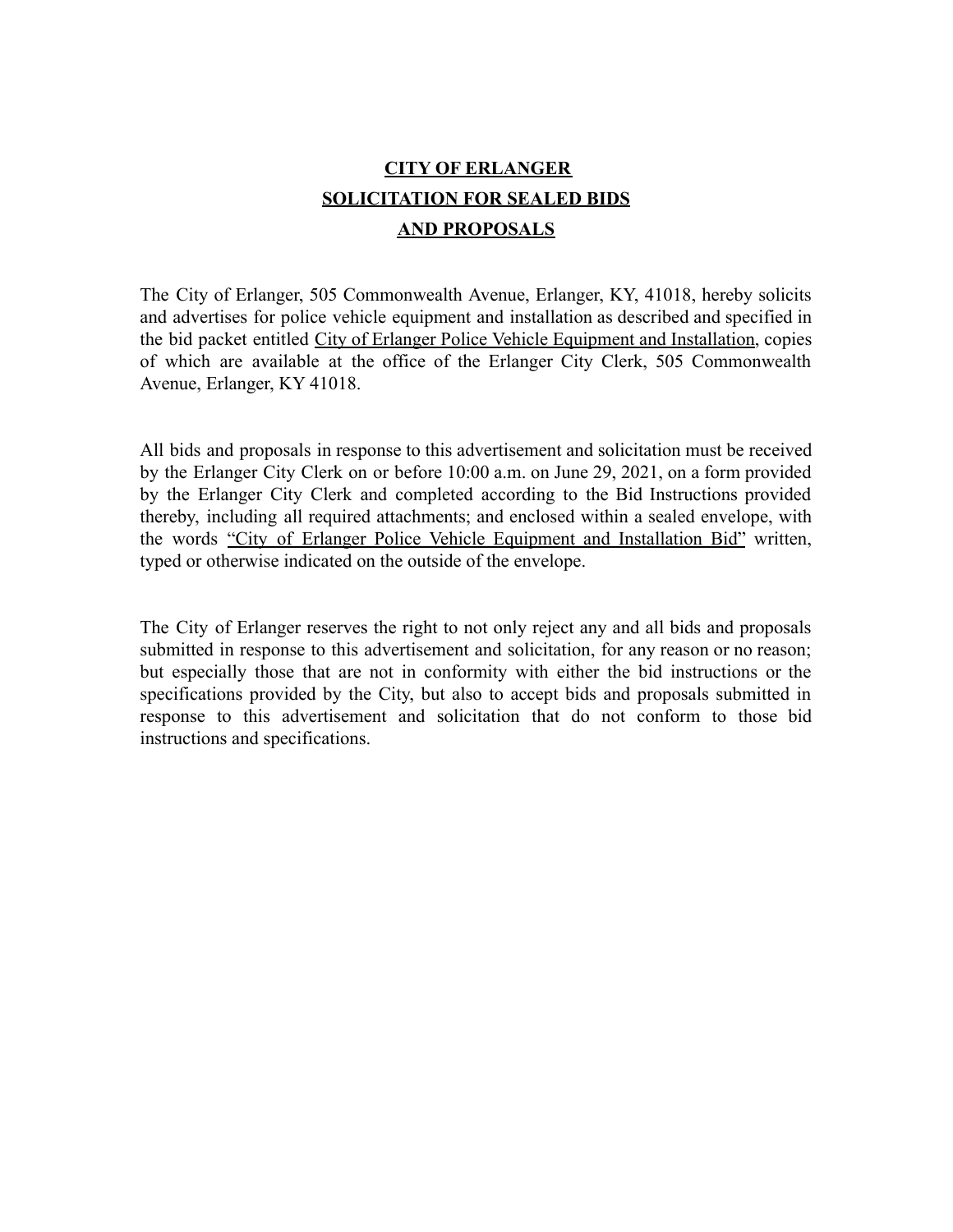### **CITY OF ERLANGER INSTRUCTIONS TO BIDDERS**

- 1. Read the City of Erlanger Police Vehicle Equipment and Installation Bid Form, Agreement, and Specifications attached hereto and made a part hereof by reference. They describe the specifications and contractual provisions related to your proposal. Any changes in those specifications or contractual provisions may invalidate any bid or proposal that includes those changes.
- 2. Complete the Bid Form attached hereto and made a part hereof by reference by providing the following information in the blanks for it:
	- 2.1 The amount of the bid or proposal.
	- 2.2 The complete name, address, telephone number and e-mail address of the Bidder/Vendor.
	- 2.3 The signature of the Bidder/Vendor or someone signing for the Bidder/Vendor.
	- 2.4 The printed name of the signatory.
	- 2.5 The date.
- 3. Complete the Agreement attached hereto and made a part hereof by reference by:
	- 3.1 Providing the printed name of the bidder as the Vendor in the blank in the first paragraph.
	- 3.2 Signing the Agreement at the end.
- 4. Have the signature on the Agreement notarized.
- 5. Seal the signed Bid Form, signed and notarized Agreement, and completed specification request within an envelope with the words "City of Erlanger Police Vehicle Equipment and Installation Bid" written or otherwise indicated on the outside of the envelope; deliver the sealed envelope to the office of the Erlanger City Clerk, 505 Commonwealth Avenue, Erlanger, Kentucky before 10:00 a.m., prevailing time on or before June 29, 2021**.**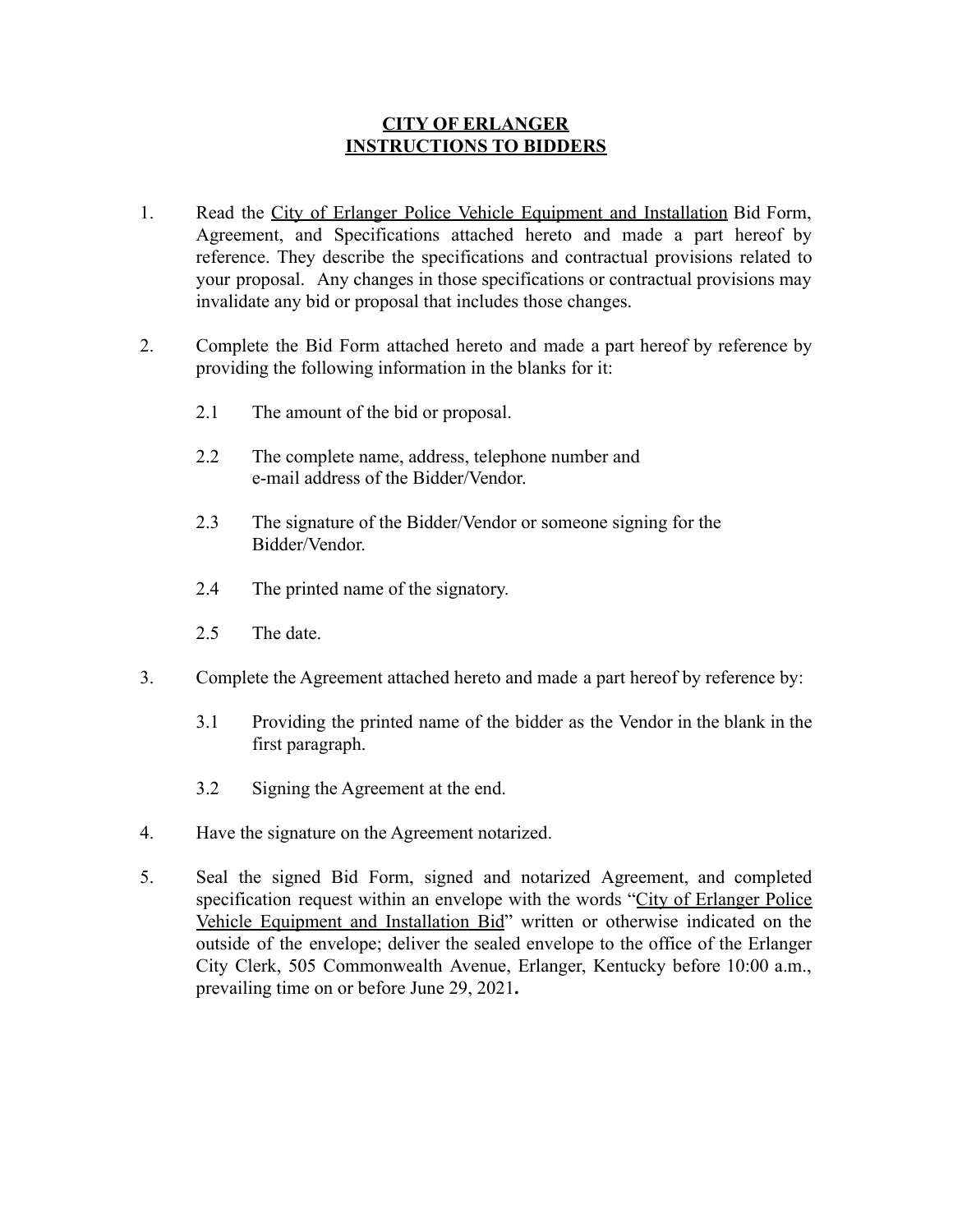#### **BID FORM**

The undersigned Vendor hereby bids, offers and proposes to sell, convey, deliver, and install to the City of Erlanger (City) the equipment and installation described and specified in the document entitled City of Erlanger Police Vehicle Equipment and Installation Specifications attached hereto and made a part hereof by reference, for the "Amount Bid" indicated in this form; and pursuant to the terms and provisions of the Purchase and Sale Agreement attached hereto and made a part hereof by reference.

This bid, offer, and proposal is irrevocable until the expiration of sixty (60) consecutive calendar days after the date of this bid, offer and proposal and may be accepted by the City of Erlanger at any time prior thereto, provided that a copy of the Agreement attached hereto is signed on behalf of the City of Erlanger by the Mayor thereof and mailed by certified mail, return receipt requested.

The undersigned Vendor hereby authorizes the City to investigate the Vendor and inspect and copy any and all records, books of account, correspondence, or other documents reasonably necessary for the City to determine the responsibility and ability of the Vendor to comply with the terms and provisions hereof and the Purchase and Sale Agreement.

| Amount Bid                                                 |  |
|------------------------------------------------------------|--|
| Complete Name of Vendor                                    |  |
| Signature of Vendor or<br><b>Authorized Representative</b> |  |
| Printed Name of Signatory                                  |  |
| Complete Address of Vendor                                 |  |
|                                                            |  |
| Telephone Number of Vendor                                 |  |
| E-mail address of Vendor                                   |  |
| Date                                                       |  |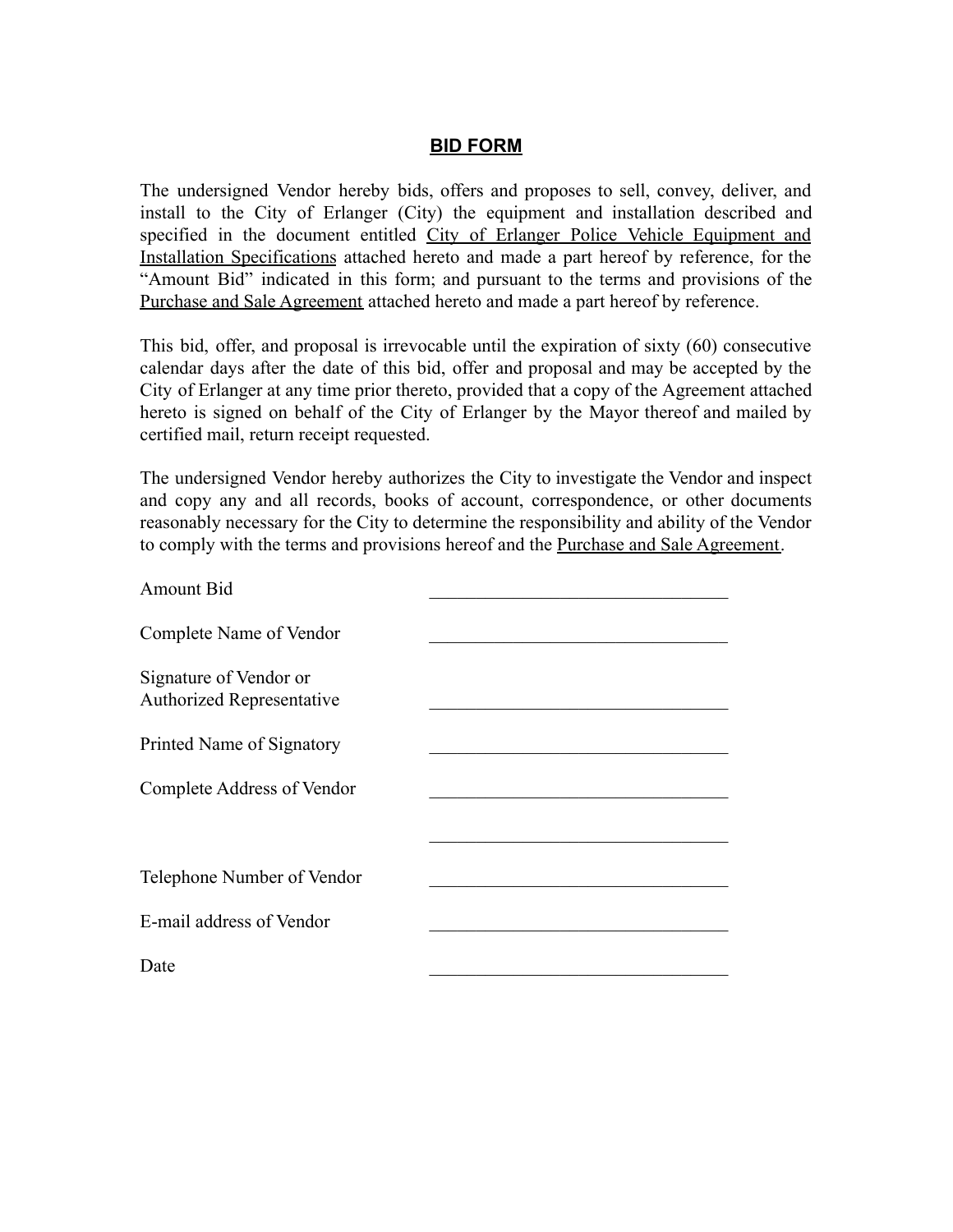### **CITY OF ERLANGER POLICE VEHICLE EQUIPMENT AND INSTALLATION PURCHASE AND SALE AGREEMENT**

This Agreement is by and between the CITY OF ERLANGER, a Home Rule city in Kenton County, Kentucky, which shall hereinafter be identified and referred to as the "CITY" and

#### $\overline{\phantom{a}}$ (PRINTED NAME OF VENDOR)

the personal representatives, heirs, legatees, devisees, successors and assigns thereof, who shall hereinafter be referred to collectively as the **"VENDOR";**

#### **WITNESSETH:**

**WHEREAS**, the City has budgeted and appropriated certain funds for the Fiscal Year 2021-2022 for the purchase and acquisition of police vehicle equipment and installation; and

**WHEREAS**, pursuant to K.R.S. 424.260; the City advertised for bids for police vehicles equipment and installation and, in response thereto, received the bid of the Vendor attached hereto and made a part hereof by reference; and

**WHEREAS**, the attached bid of the Vendor was accepted by the City;

**NOW, THEREFORE**, the City and the Vendor hereby agree as follows:

- 1. Within consecutive calendar days after this Agreement has been signed on behalf of the City and mailed to the Vendor, with time being of the essence, the Vendor shall install the equipment purchased by the City of Erlanger in the police vehicles described and specified in the City of Erlanger Police Vehicle Equipment and Installation attached hereto and incorporated herein by reference with all of the warranties.
- 2. Simultaneously with the receipt of equipment and completion of installation, the City shall pay to the Vendor the "Amount Bid" by the Vendor in the Bid Form attached hereto and incorporated herein by reference.
- 3. The Vendor shall be liable to the City and responsible for all incidental and consequential damages sustained or incurred by the City as a result of any failure of the Vendor to comply with the terms and provisions of this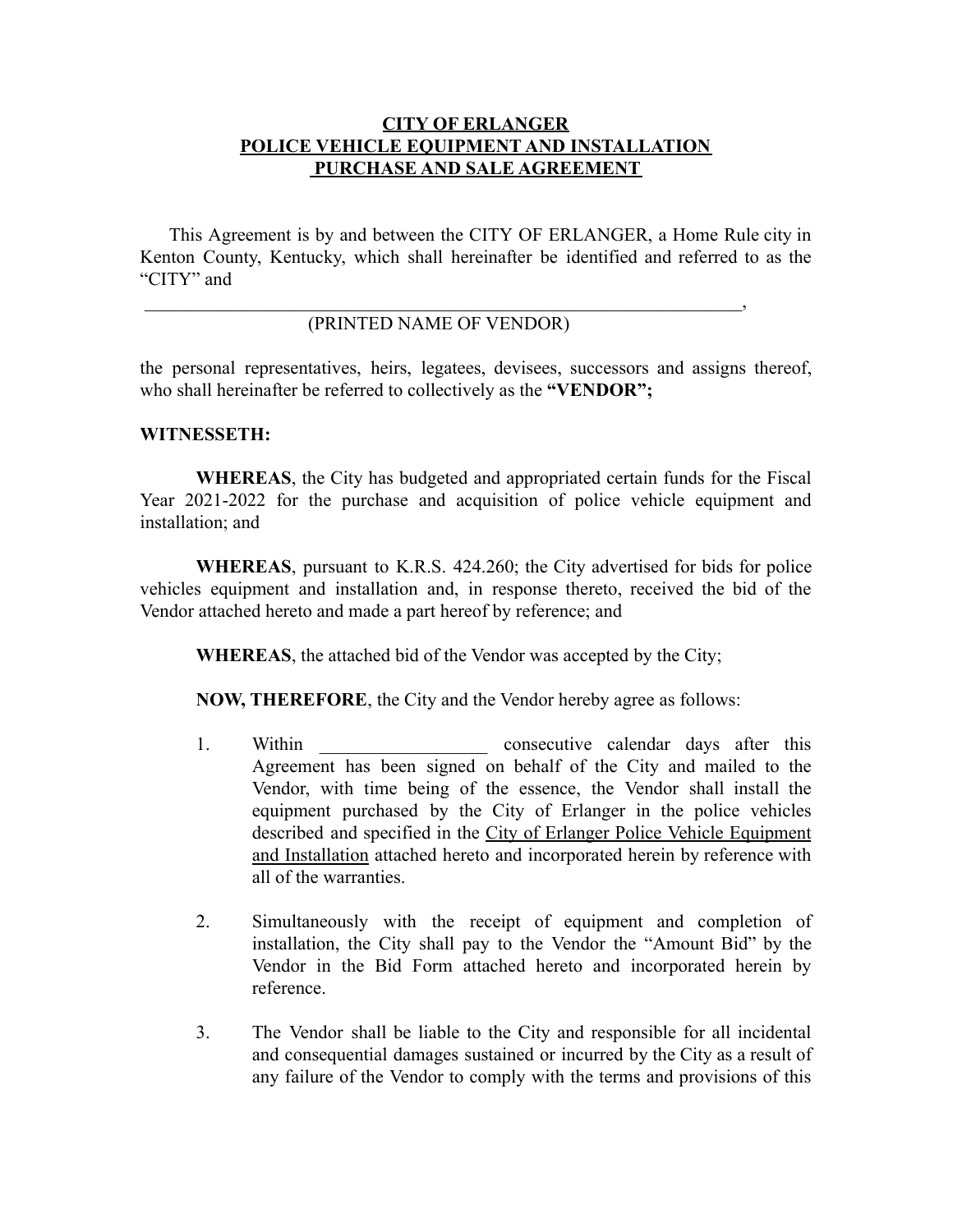Agreement or any warranty indicated therein regardless of any contrary provisions in the bid of the Vendor.

Mayor, City of Erlanger 505 Commonwealth Avenue, Erlanger, Ky. 41018

 $\mathcal{L}_\text{max} = \frac{1}{2} \sum_{i=1}^n \mathcal{L}_\text{max}(\mathbf{z}_i - \mathbf{z}_i)$ (PRINTED NAME OF VENDOR) (PRINTED MAILING ADDRESS OF VENDOR)

IN WITNESS THEREOF THIS AGREEMENT HAS BEEN SIGNED FOR AND ON BEHALF OF THE VENDOR AND THE CITY OF ERLANGER BY AND THROUGH THEIR RESPECTIVE OFFICIALS ON THE DATES INDICATED.

SUBSCRIBED AND SWORN TO before me, a Notary Public, by Jessica Fette, as Mayor of the City of Erlanger, on \_\_\_\_\_\_\_\_\_\_\_\_\_\_\_\_\_\_\_\_\_\_ \_\_\_\_\_, 2021.

| <b>NOTARY PUBLIC</b>              | <b>MAYOR JESSICA FETTE</b> |  |                        |  |                          |         |    |
|-----------------------------------|----------------------------|--|------------------------|--|--------------------------|---------|----|
| Kentucky, State at Large          |                            |  |                        |  |                          |         |    |
| <b>Commission Expires</b>         |                            |  |                        |  |                          |         |    |
| State of                          |                            |  |                        |  |                          |         |    |
| County of                         |                            |  |                        |  |                          |         |    |
| <b>SUBSCRIBED</b><br>SWORN<br>AND | TO <sub>1</sub><br>of      |  |                        |  | before me, a Notary      | Public, | by |
| (PRINTED NAME OF SIGNATORY        |                            |  |                        |  | (PRINTED NAME OF VENDOR) |         |    |
| , 2021.<br>on                     |                            |  |                        |  |                          |         |    |
| <b>NOTARY PUBLIC</b>              |                            |  | Signature of Signatory |  |                          |         |    |
| <b>Commission Expires</b>         |                            |  |                        |  |                          |         |    |
| State of                          |                            |  |                        |  |                          |         |    |
| County of                         |                            |  |                        |  |                          |         |    |